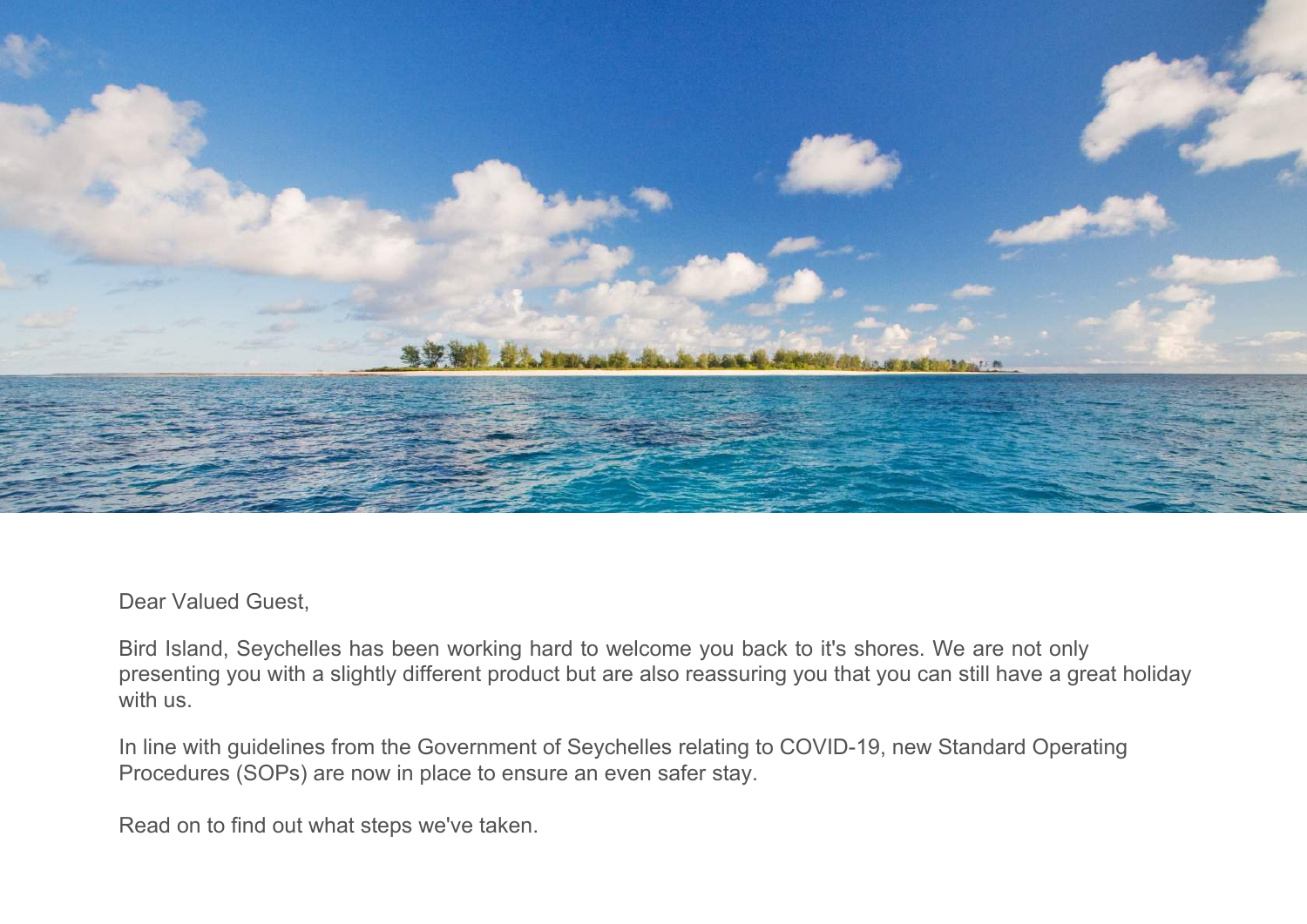## GUEST CHECK-IN & WELCOME

-Guest check-in takes place only once, at check-in for the Mahé-Bird flight.

-Our representative assisting with check-in will be wearing a face mask and interaction with guests will be contactless, from a safe distance.

-A temperature check will be carried out and recorded on our flight list (logbook).

-Guests exhibiting a higher than normal temperature and symptoms associated with COVID-19 will be will be politely told that they are unable to board and will be directed to the appropriate medical facility.

-Upon arrival on Bird Island, guests' luggage will be disinfected and taken to the room by staff wearing gloves.

-There will be no check-in procedures, eliminating touch points.

-The welcome briefing will be given and will include details of safety and hygiene measures in place and what is required of guests during their stay such as keeping safe distances from other guests and the use of masks where necessary.

-Bird Island does not use room keys, eliminating another touch point.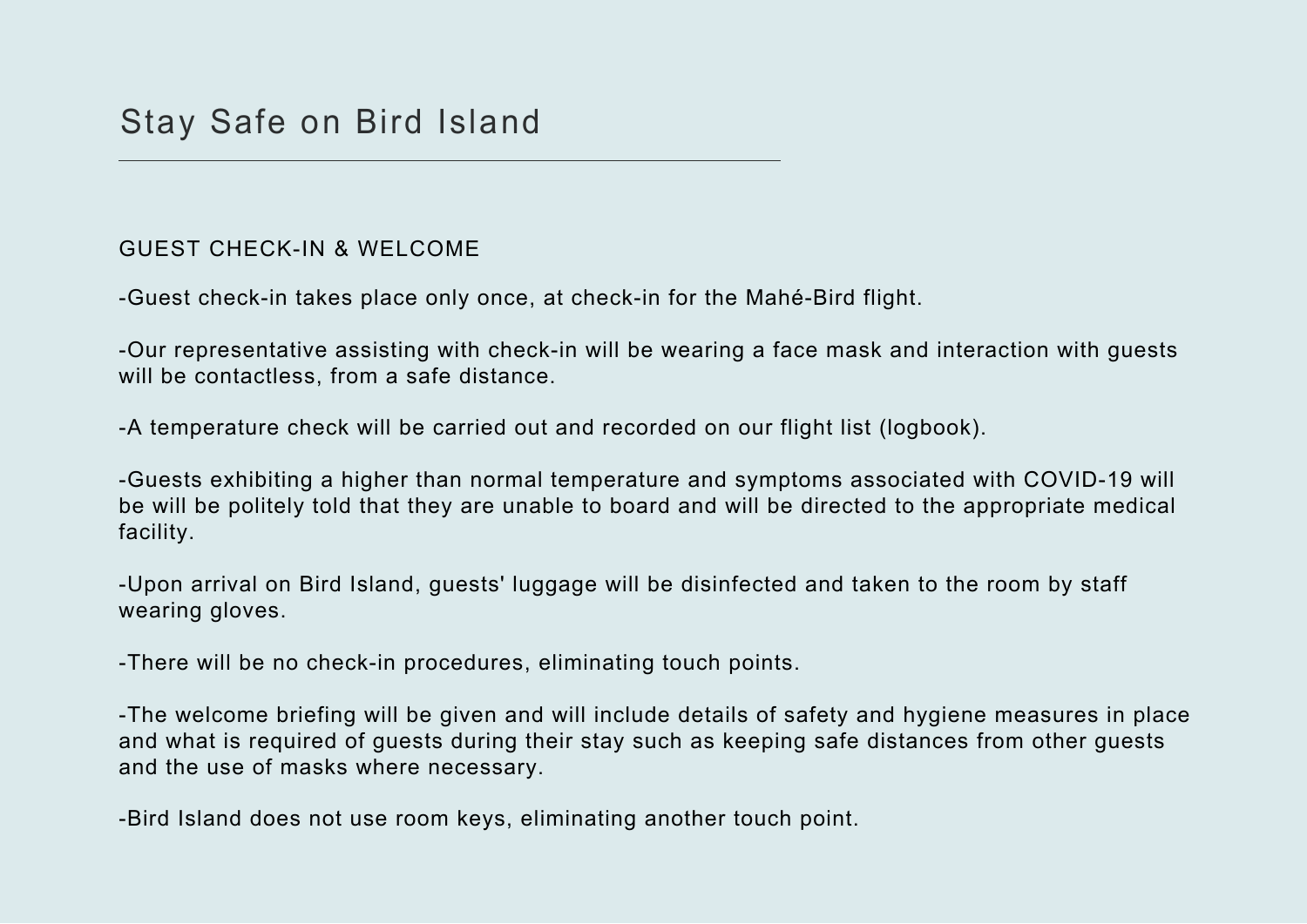## ROOM CLEANING

- Housekeeping will be carried out and fresh linens provided weekly, to limit interaction.
- Fresh towels will be provided once in three days or on request.
- We ask that guests keep surfaces clear of clutter prior to service, to allow the staff to more easily sanitize the rooms.
- Housekeeping staff will wear face masks and gloves during service.
- Each room will undergo a thorough clean between guest check-ins and check-outs.

## RESTAURANT

-The restaurant has been set up to limit capacity and control numbers of guests inside at any one time.

-Guests will be required to reserve their table ahead of time, so as to allocate tables accordingly and ensure social distancing.

-We do not offer buffet meals.

-Staff are trained for minimal contact during service.

-The menu board, single use menus or plastic covered menus which are sanitized after each use will be used.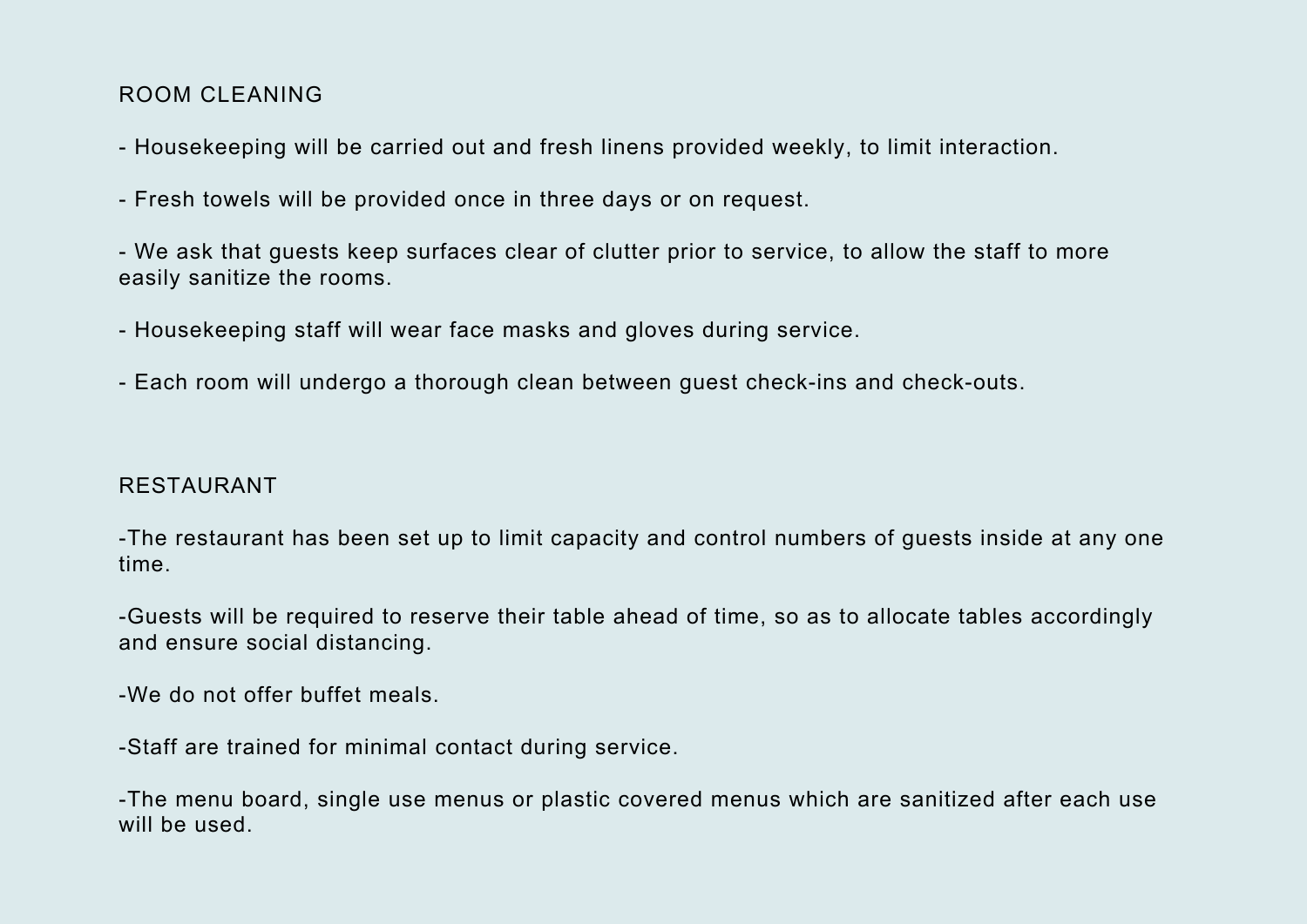## **SHOP**

-A notice will be visible outside the shop, providing physical distancing advice to limit the number of guests in the shop at any one time.

-Shop staff are trained for minimal contact.

-Face masks and hand sanitizer will be available for purchase.

-Sanitization of the shop and items will be done regularly.

#### ACTIVITIES

-For activities which might have normally involved close contact (e.g. guided nature walks), physical distancing between participants will be enforced.

-Guests are asked to bring their own mask and tuba/snorkel.

#### COMMUNAL AREAS

-Guests will be asked to maintain social distancing in these areas.

-Hand sanitizer will be available in the communal areas.

-Foot pedal bins will be placed in strategic areas.

-A staff member will be assigned to conduct regular sanitizing duties of high touch surfaces.

-Soap and single-use hand towels will be available in public restrooms.